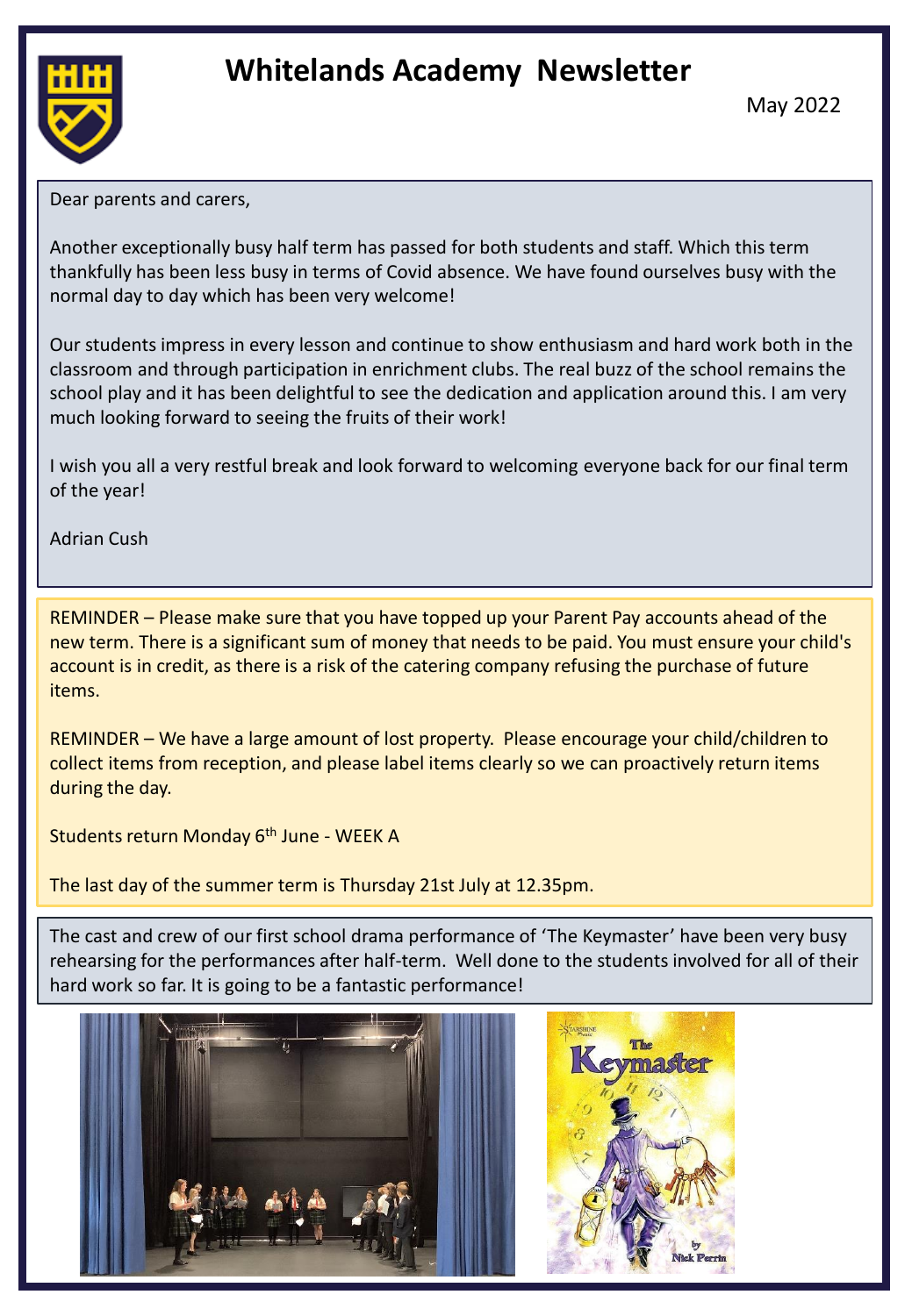# **House points**



# **Total House points**

# **Year 7**

1st – Franklin 2nd – Mandela 3rd – Hillary 4th – Cavell

# **Year 8**

1st – Franklin 2nd – Hillary 3rd – Cavell 4th – Mandela

# **Overall**

1st – Franklin 2nd – Mandela 3rd – Hillary 4th – Cavell



# **Top Individual House points**

### **Year 7**

- 1. Jack Townsend
- 2. Daisy Collett
- 3. Conrad Richards
- 4. Kajetan Jazdzenski
- 5. Shiven Rao
- 6. Max Drummey
- 7. Erin Horseman
- 8. Sophia Brain
- 9. Jessica Shepherd
- 10. Kobe Bond

# **Year 8**

- 1. Isaac Starren
- 2. Jack Happell
- 3. Leo Brown
- 4. Evan Smith
- 5. Joseph Stevenson
- 6. Thomas Samuel-Fagg
- 7. Finley Marshall
- 8. Maxwell Marshall
- 9. Viktorija Benaite
- 10. Adrian Rektor

Year 7 thoroughly enjoyed learning about forces with an egg-cellent experiment in Science!



Oliver Wraight in 7H climbed Ben Nevis recently as part of a fundraiser for the charity Mind. The ascent took under 4 hours with an average of 4 hours and the descent took only 2.5 hours with an average of 3 hours. The group raised £6000. Oliver said that the hardest part of the climb was at the top where there were no steps.



Well done Oliver!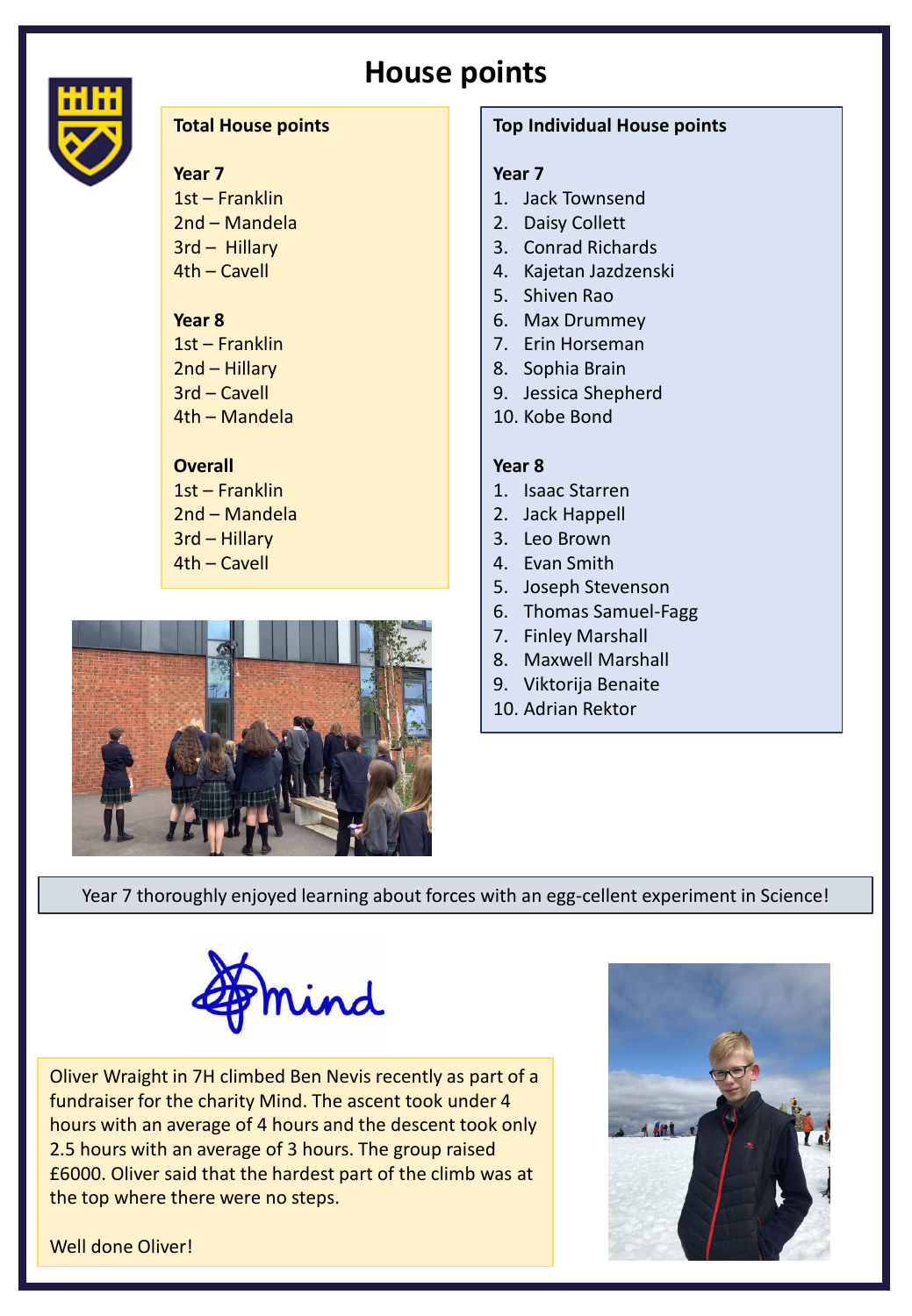# **UKMT Junior Mathematics Challenge 2022**

For the first time in the school's history, we had 48 students from Years 7 & 8 compete in the UKMT Junior Maths Challenge, where Whitelands Academy have set the bar in achieving great success. Overall, 12 students achieved the Bronze Award, 7 students the Silver Award and 1 student achieving the Gold Award.

# In Year 7,

Erin Horseman – Bronze Katie Lee – Bronze Daniella Obeng – Bronze Jessica Shepherd – Bronze Max Drummey – Silver Jack Townsend – Silver

### In Year 8,

Maxwell Marshall – Bronze Theodore Treguer – Bronze Thomas Samuel-Fagg – Bronze Arjun Bawa – Bronze Nathan Chung – Bronze Mason Waddup – Bronze Bogdan Velicu – Bronze Finley Marshall – Bronze Finn Soutar – Silver Jack Happell – Silver Jensen Keeper – Silver Leo Brown – Silver Viktorija Benaite – Silver Isaac Starren – Gold







Special mentions have to go to Jack Townsend in Year 7, who achieved a Silver Award and was best in his year group, but an extra special recommendation has to go to Isaac Starren in Year 8 who not only was the best in his year group by achieving the Gold Award but was also the Best in School. Not only that, but Isaac's high score of 106 enabled him to qualify for the next round of the UKMT Challenge, where approximately 5000 students around the country are able to compete in this special event.

We would like to congratulate all of our students who participated in the Junior Maths Challenge this year and to those who achieved an award, but once again, to Jack and Isaac for their remarkable achievements as well.

Mr Day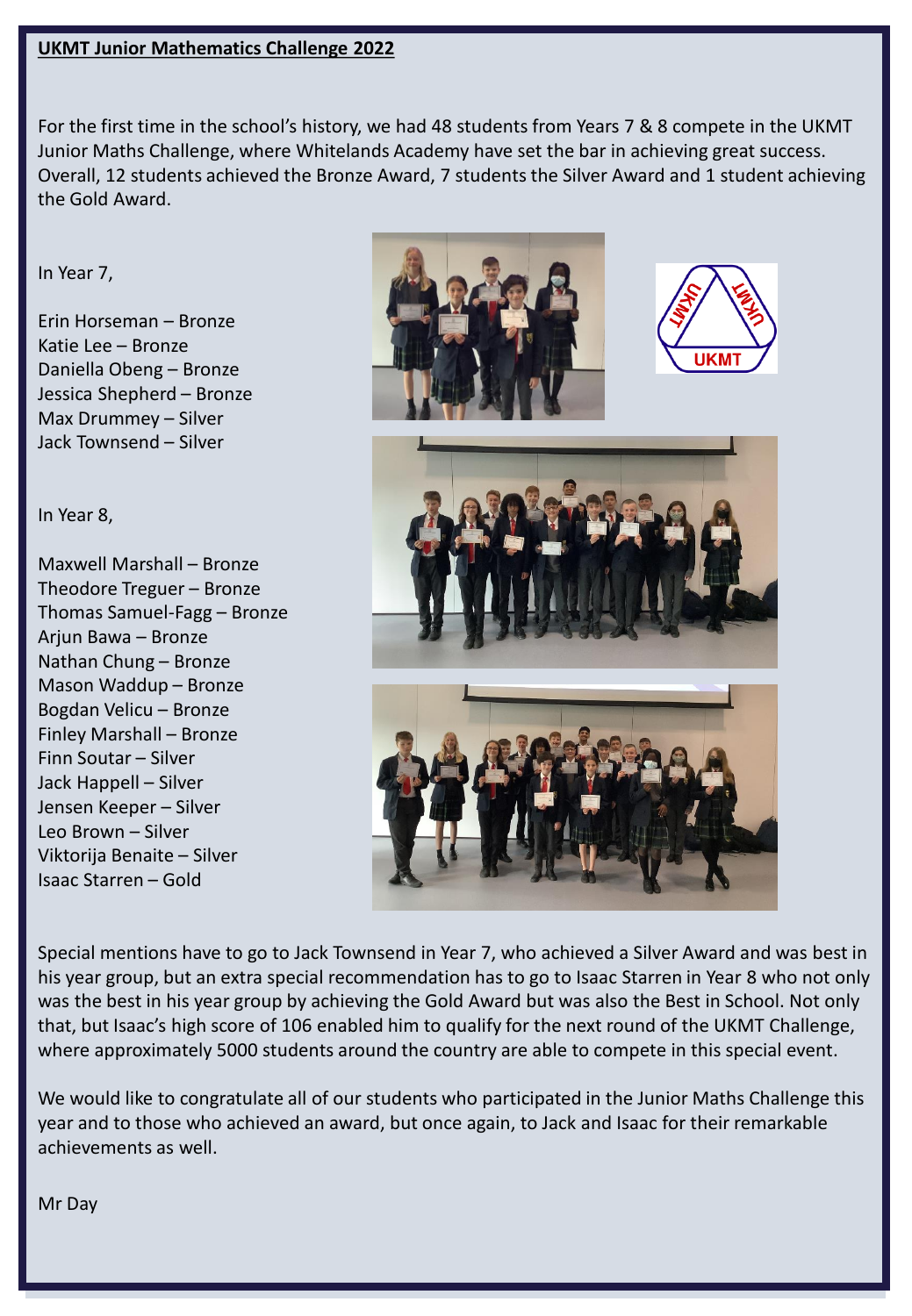# **Film Club**

#### Reviews

Big Hero 6 is about a young teenage boy who, after the mystery of his older brother's death, gathers a group of friends including the big, friendly robot Baymax, which his brother designed. Their mission is to find the unknown criminal who may be linked to the older brother's death.

We liked the comedic parts of the film as well as the characters' development and personalities. We didn't like how the end was a bit rushed and we could've seen more. We also didn't like how the robot, Baymax, died but then somehow soon after the robot was rebuilt.

- Bailee and Chloe

٭ ٭ ٭ ٭ ٭

What was it about? About a boy called 'Hero' who learns how to make friends after a very emotional time in his life. He also learns how to let go of people.

What did you like? I liked when they become superheroes and show how they made their gear.



What didn't you like? I didn't like when Baymax said something like 'My only purpose is to get you back to help'. Are they not friends?

- Isobel

I found this movie funny but emotional at the same time. Big Hero 6 is about a boy who loves bot fighting but he warmed up to a marshmallow like robot. I loved when Mr Callaghan was unmasked in the lab because it brought drama. I didn't like when Hero blamed Mr Callaghan and made Baymax destroy him.

- Lucy

I like the plot of the film and how it had all the different plot twists. My favourite character was Fred because he was quite a funny character. My least favourite part of the movie was when Tadashi died because it was really sad how he went to go save Callaghan and he just betrayed the Hero. Out of 5 I would give it 4.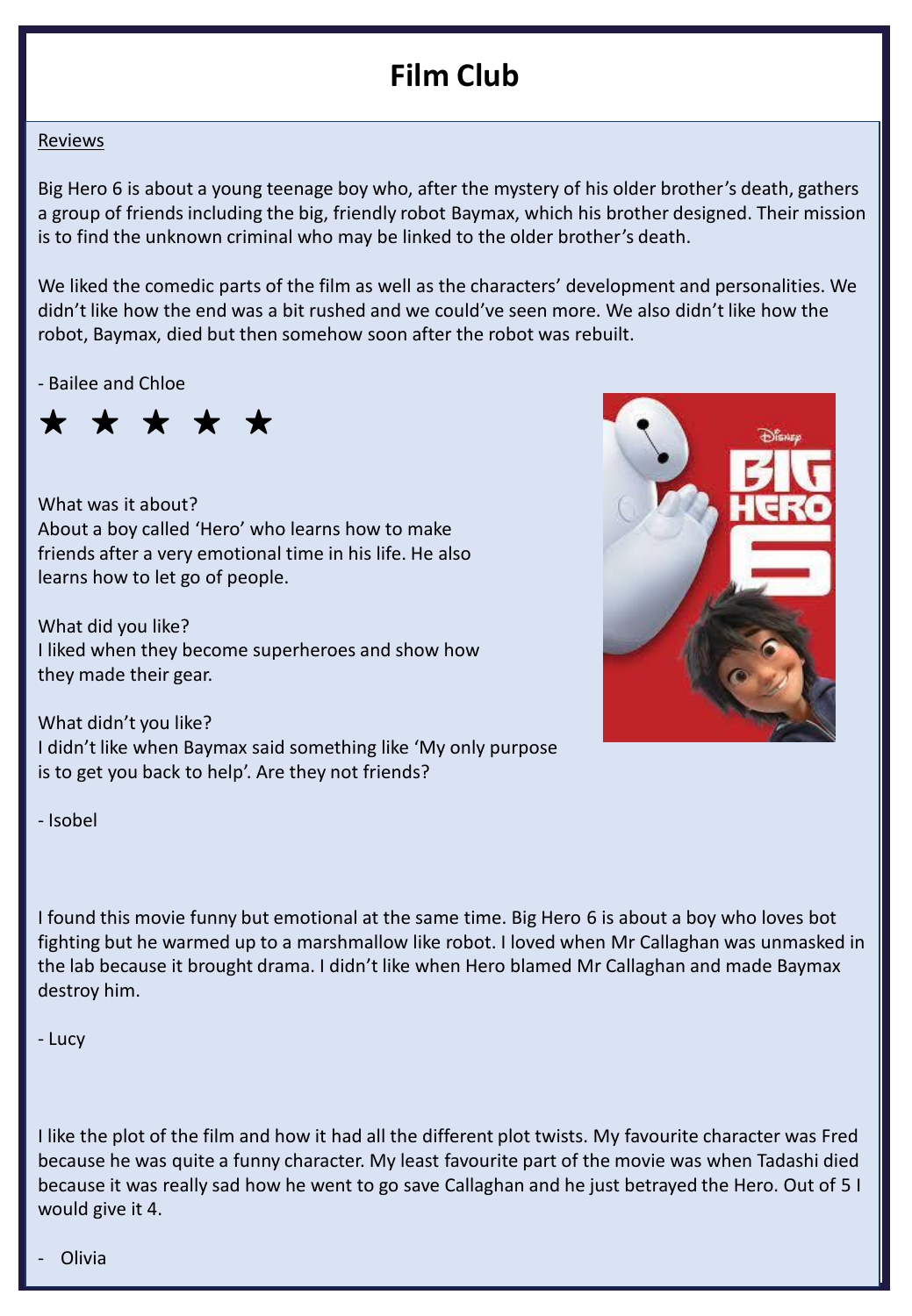# **English work**

After reading Brian Bilston's reverse poem about refugees, year 7 students had a go at writing their own. Well done to the students whose excellent poems are featured below. Remember to read them from top to bottom then bottom to top.

# Football

Football is horrible I will not be convinced It is good Instead I will believe It is a waste of time It is boring Never in a million years will I say Football is a great part of my day. **Taio Cook** 

#### Animals

They have no need of our help And don't try to convince me that Animals are going extinct They are no help to us So do not tell me They need us to save them Never in a million years will I not say They don't need us So do not tell me Animals are great

Ally Lawton

# Books

Books are pathetic So don't tell me that They're like movies without pictures They don't provide any sort of entertainment I don't believe that Books will always be for me - Olivia Tomlins

# Alone

You are all alone So do not try to convince me that You are loved, You are not alone, You are happy. Instead say You're invisible to everyone No one cares about you So don't tell me that You are surrounded by loved ones.

- Ainhoa Silva Gomez-Menor

Social Media Social media is the best You cannot say There are better uses of time I believe that It is the greatest thing in the world Stop saying that It damages your eyes It's a no brainer that It drowns out all problems I will never agree that Social media is addictive Because no matter what Social media is better than real life It is wrong to say that It can affect your future Daniella Obeng